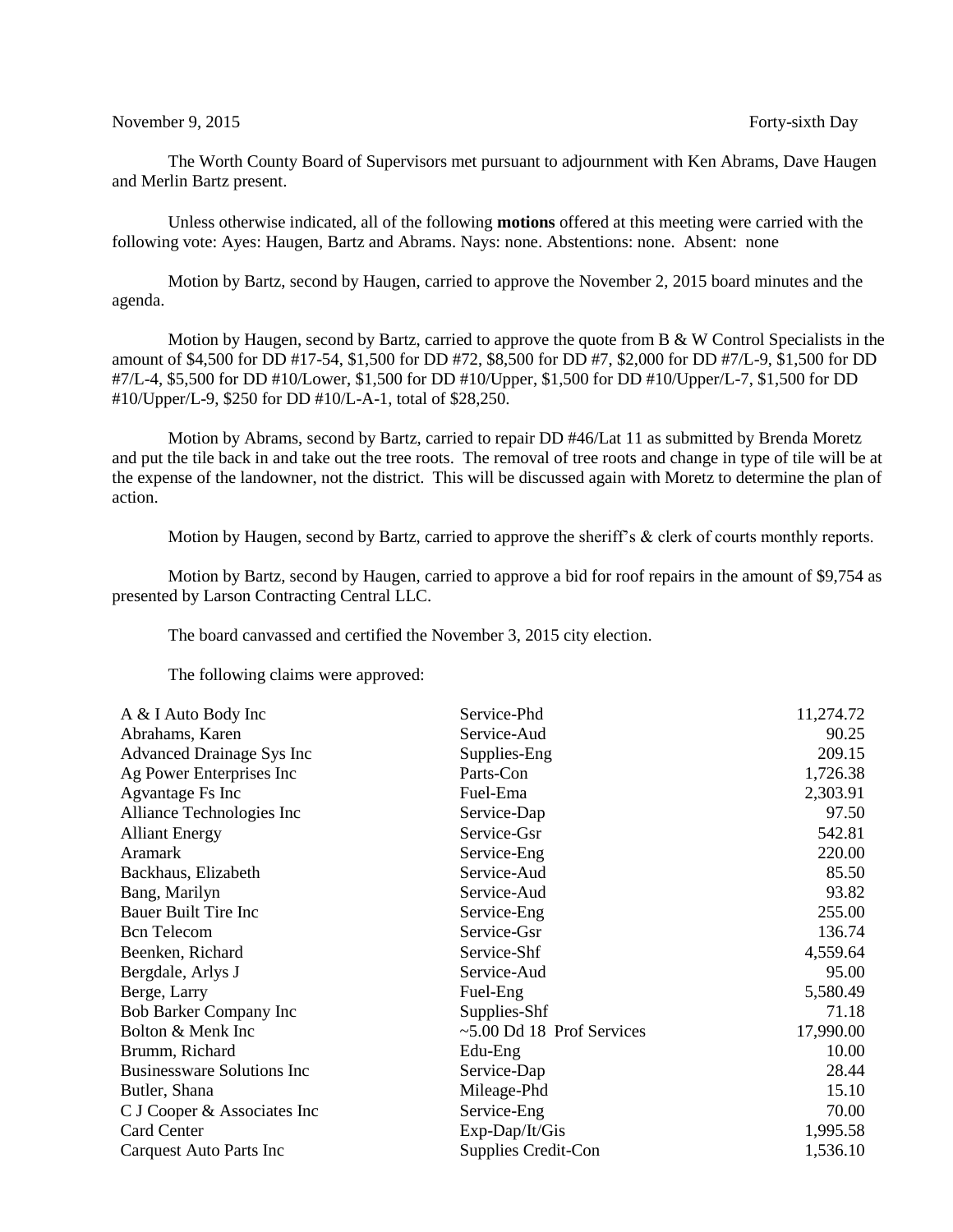| Central Ia Distributing Inc          | Supplies-Con     | 160.70       |
|--------------------------------------|------------------|--------------|
| Centurylink                          | Service-Eng      | 48.43        |
| Cgs Administrators Llc               | Reimb-Phd        | 1,287.15     |
| Cintas Corporation                   | Supplies-Eng     | 111.95       |
| City Of Fertile                      | Service-Eng      | 63.67        |
| City Of Joice                        | Service-Eng      | 38.57        |
| City Of Kensett                      | Service-Eng      | 44.90        |
| City Of Manly                        | Service-Eng      | 41.37        |
| City Of Northwood                    | Service-Phd      | 486.15       |
| <b>Class C Solutions Group</b>       | Supplies-Eng     | 649.95       |
| <b>Cnh Capital Prod Plus Account</b> | Parts-Eng        | 104.00       |
| Corporate Warehouse Supply           | Supplies-Trs     | 1,819.55     |
| <b>County Social Services</b>        | Service-Mha      | 140, 187. 19 |
| <b>Culligan Of Mason City</b>        | Service-Vaf      | 128.15       |
| District Ii Auditors                 | Dues-Aud         | 20.00        |
| <b>Electronic Engineering</b>        | Service-Dap      | 2,673.93     |
| <b>Embassay Suites Hotels</b>        | Edu-Vaf          | 612.62       |
| Falkstone Llc                        | Rock-Eng         | 1,100.61     |
| <b>Fallgatter's Market</b>           | Supplies-Con     | 78.88        |
| <b>Fertile Pronto</b>                | Fuel-Eng         | 127.02       |
| Fitzl, Jean                          | Service-Aud      | 90.70        |
| Floyd & Leonard Auto Elec Inc        | Parts-Con        | 61.15        |
| Foss, Genie                          | Service-Aud      | 90.25        |
| Franks Repair & Towing Inc           | Service-Eng      | 47.87        |
| Gallion, Arlene                      | Service-Aud      | 90.25        |
| Gallion, Edward                      | Service-Aud      | 95.45        |
| Glaxosmithkline                      | Supplies-Phd     | 722.70       |
| Greve Law Office                     | Exp-Aty          | 72.50        |
| Hartman, Renee                       | Service-Aud      | 90.25        |
| Haugen, David                        | Mileage-Sup      | 42.64        |
| <b>Heartland Asphalt Inc</b>         | Service-Eng      | 2,879.18     |
| Holden, Sandra                       | Service-Aud      | 90.25        |
| Holt, Marilyn                        | Service-Aud      | 95.00        |
| Horan, Teri Lee                      | Mileage-Shf      | 20.80        |
| Huber Supply Co Inc                  | Service-Eng      | 105.00       |
| Huftalin, Raymond                    | Reimb Exp-Ema    | 247.83       |
| Ia Dept Of Public Safety             | Service-Shf      | 1,536.00     |
| Ia Dept Of Transportation            | Service-Eng      | 2,122.80     |
| Ia Prison Industries                 | Supplies-Sdp     | 1,168.00     |
| Idda                                 | Edu-Drng         | 50.00        |
| Imwca                                | Wk Comp Prem-Ins | 6,765.00     |
| Johnson, Janelle                     | Service-Aud      | 100.20       |
| Johnson, Teresa                      | Mileage-Phd      | 54.00        |
| Knudtson, Kirby                      | Service-Shf      | 671.84       |
| Lair, Paul                           | Fuel-Eng         | 50.00        |
| Lea Mobile Glass Inc                 | Service-Shf      | 240.00       |
| Low, Lois                            | Service-Aud      | 91.29        |
| Madden, Sandra                       | Project-Cap      | 10,220.85    |
| Mail Services Llc                    | Service-Trs      | 260.50       |
| Manly Junction Signal                | Service-Sup      | 912.55       |
| Marco Inc                            | Service-Asr      | 146.92       |
| Mark's Tractor Inc                   | Parts-Eng        | 136.97       |
| Mason City Glass Service             | Service-Shf      | 3,857.00     |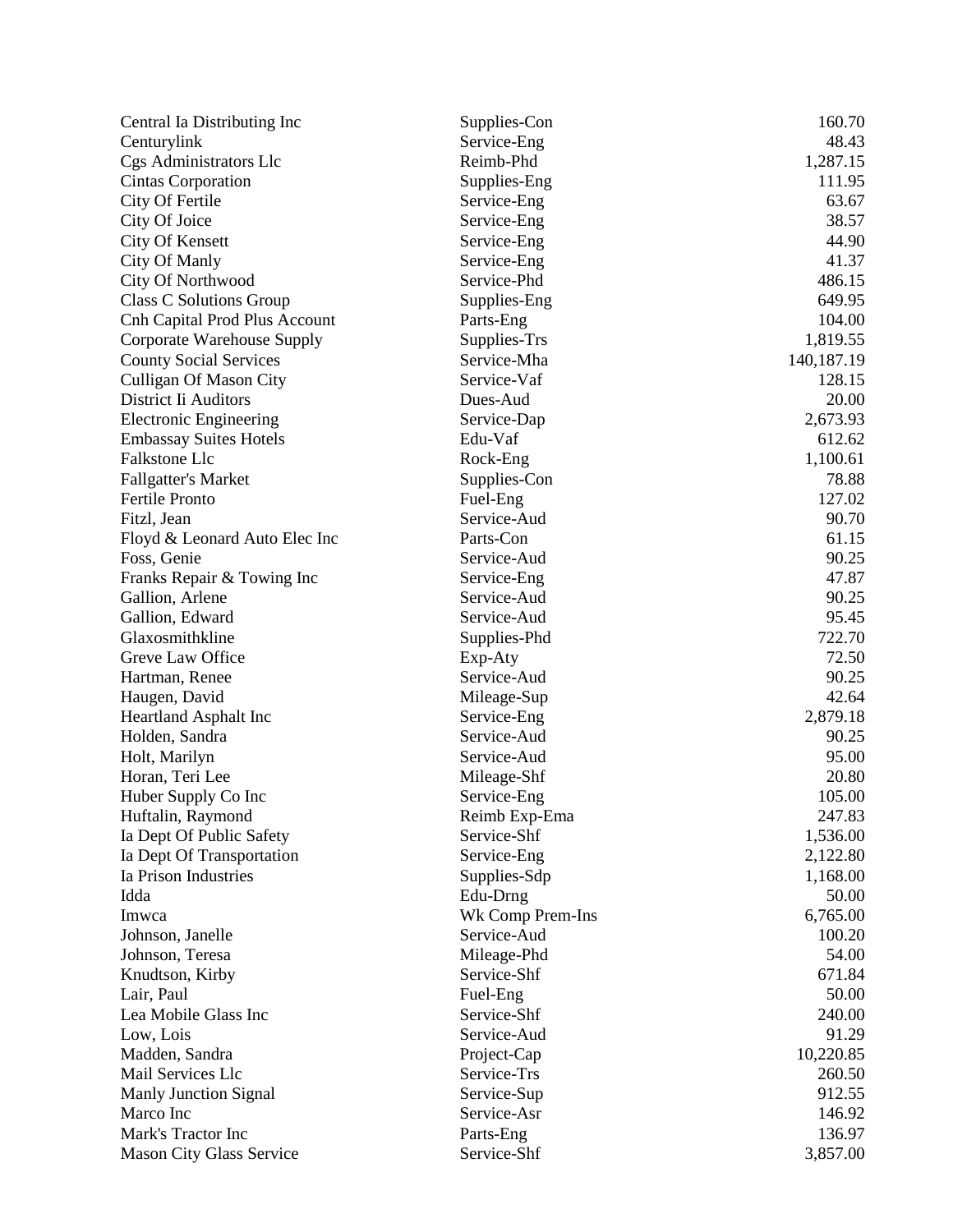| Mc Clure Engineering Co             | Project-Ndp                            | 290.00    |
|-------------------------------------|----------------------------------------|-----------|
| Mediacom                            | Service-Gsr                            | 1,582.53  |
| Medline Industries Inc.             | Supplies-Phd                           | 355.01    |
| Meierotto, Mandy                    | Service-Aud                            | 92.04     |
| Mercy Medical Center-North Ia       | Service-Mex                            | 600.00    |
| Michaelis, Carrol                   | Service-Aud                            | 87.88     |
| Michalek, Charlotte                 | Service-Aud                            | 95.97     |
| Miller, Penny                       | Service-Aud                            | 90.77     |
| Mireles, Sandra                     | Mileage-Mha                            | 308.88    |
| Nedved, Carolyn                     | Service-Aud                            | 90.77     |
| <b>Next Generation Technologies</b> | Service-Mha                            | 569.00    |
| Niacc                               | Edu-Shf                                | 70.00     |
| Niacog                              | Service-Tra                            | 183.29    |
| Northwood Ag Products               | Supplies-Con                           | 350.00    |
| Northwood Anchor Inc                | Service-Eng                            | 910.33    |
| Northwood Electric Inc              | Service-Gsr                            | 1,476.09  |
| Northwood Sanitation Llc            | Service-Gsr                            | 181.50    |
| Northwood True Value                | Supplies-Gsr                           | 179.55    |
| Nuss Truck & Equipment              | Parts-Eng                              | 2,098.87  |
| Ohden, Jane                         | Service-Aud                            | 87.58     |
| <b>Olson Trading Post Inc</b>       | Supplies-Con                           | 55.98     |
| Overhead Door Co Of Mason City      | Service-Eng                            | 130.00    |
| Patterson, Tammy                    | Mileage-Phd                            | 20.00     |
| <b>Pitney Bowes Global</b>          | Service-Dap                            | 352.68    |
| Plunkett's Pest Control Inc         | Service-Shf                            | 50.00     |
| Popp, Dennis                        | ~5.00 Dd 22 Main Joint Ditch Clean Out | 1,838.67  |
| Prazak, Edie                        | Mileage-Phd                            | 19.00     |
| <b>Premier Cleaners</b>             | Service-Shf                            | 60.80     |
| Printing Services Inc               | Supplies-Asr                           | 1,039.29  |
| Pronto Market Of Manly              | Supplies-Eng                           | 34.47     |
| Radiologist Of North Iowa Pc        | Service-Shf                            | 34.00     |
| <b>Ram Systems</b>                  | Service-Phd                            | 695.00    |
| Reid, Thomas                        | Mileage-Vaf                            | 146.64    |
| <b>Reserve Account</b>              | Postage-Rec                            | 47.85     |
| Rice, Sharon                        | Service-Aud                            | 122.73    |
| Roberts, Wendy                      | Service                                | 95.00     |
| Rohne, Joel                         | Mileage-It/Gis                         | 119.60    |
| Singelstad's Hardware               | Supplies-Eng                           | 23.98     |
| Sluik, Cheryl                       | Service-Aud                            | 90.25     |
| Stayner, Marilyn                    | Edu-E911                               | 288.90    |
| Stevens, Terri                      | Service-Aud                            | 85.50     |
| Supply Distribution Inc             | Supplies-Trs                           | 1,283.76  |
| Tilson, Phyllis M                   | Service-Aud                            | 95.00     |
| Trainer, Sandra                     | Service-Aud                            | 98.57     |
| <b>Tyler Technologies Inc</b>       | Service-Dap                            | 125.00    |
| Ulve, Reta                          | Service-Aud                            | 95.00     |
| Us Cellular                         | Service-Eng                            | 166.44    |
| <b>Verizon Wireless</b>             | Service-Phd                            | 1,523.38  |
| Viking Welding                      | Service-Eng                            | 679.98    |
| Visu-Sewer Inc                      | Service-Wwt                            | 2,380.00  |
| Waddington, Betty                   | Service-Aud                            | 91.81     |
| Weber Auto Parts Inc                |                                        | 12.28     |
|                                     | Supplies-Ema                           |           |
| Whks & Co                           | Service-Eng                            | 14,073.00 |